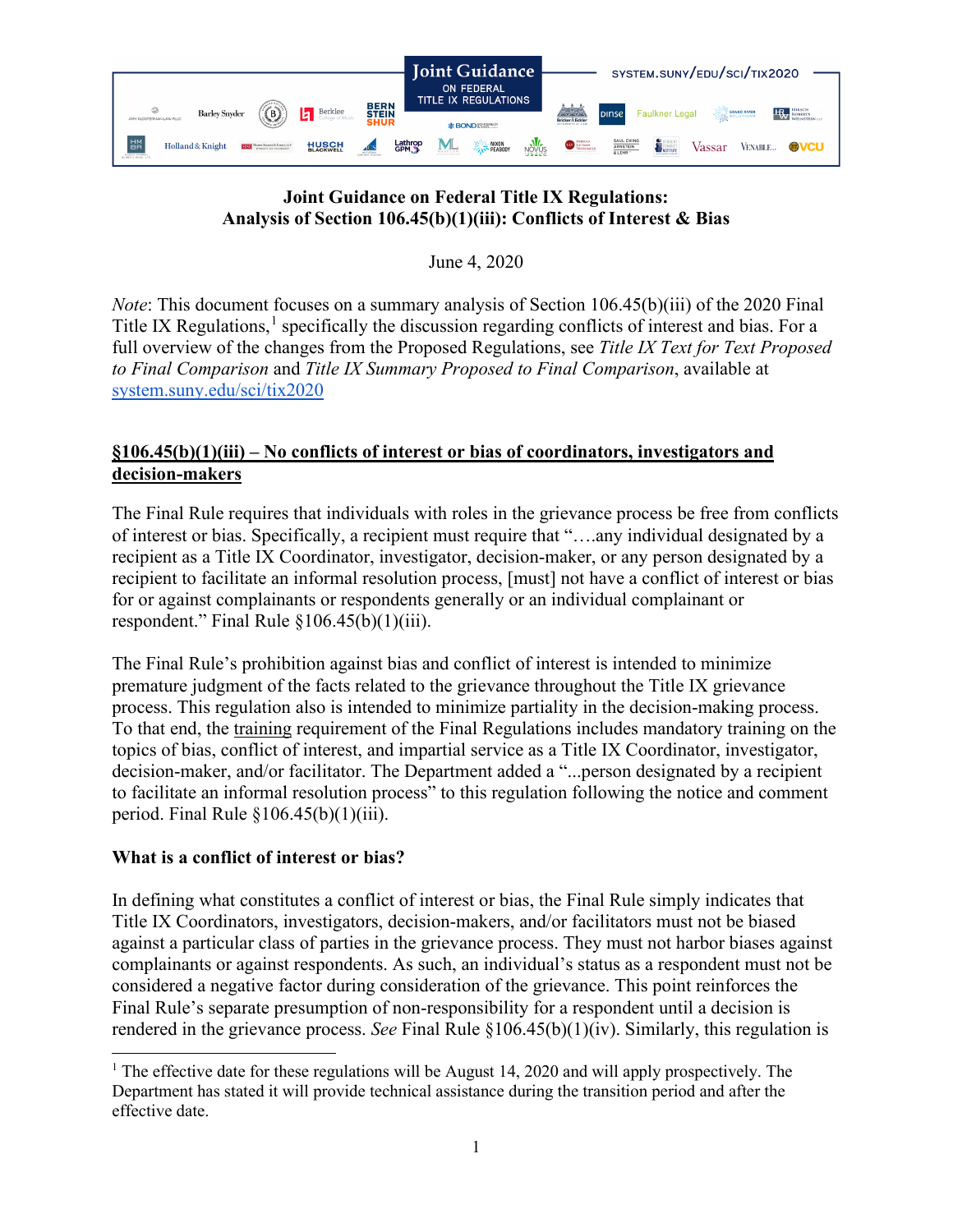intended to minimize the impact of sex stereotypes as a factor in consideration of a Title IX grievance. *See* 85 Fed. Reg. 30026, 30368 (May 19, 2020).

### **Employees of the institution**

Notably, the Department elected not to include other types of potential biases or conflicts of interest in the Final Rule which commenters had identified during the comment period. The Department discusses these other proposed areas of potential bias in the Preamble. For example, some commenters stated that a recipient's employees should not be allowed to serve as investigators or decision-makers. 85 Fed. Reg. at 30250. These commenters suggested that a recipient's employees have an inherent conflict of interest and would be biased in favor of the recipient as an institution. Commenters also suggested that a recipient, through its employees, possesses a conflict of interest because it could face financial losses as a result of a Title IX grievance. These commenters asked the Department to require recipients to obtain insurance policies for Title IX matters to minimize a recipient's potential incentive not to treat a Title IX grievance fully and fairly. The Department declined to incorporate these proposals into the Final Rule, or otherwise deem a recipient's employees as *per se* biased for purposes of the Title IX grievance process. The Department stated that a recipient's employees may serve in the roles of Title IX Coordinator, investigator, and/or decision-maker, and could fulfill those responsibilities without bias.

#### **Research or advocacy background**

The Department also declined to adopt language in the Final Rule which would designate individuals biased and therefore ineligible to serve as Title IX Coordinators, investigators, and/or decision-makers based on their past activities or work in the sexual violence field. *Id.* at 30251. Some commenters had asked the Department to exclude individuals who had shown support for survivor advocacy organizations from the grievance process. *Id*.

In response, the Department stated that it would not consider past advocacy activity as *per se*  grounds for excluding an individual from serving a role in the grievance process, indicating that any determination regarding an individual's conflict of interest or bias depends on an "objective" evaluation of the circumstances. *Id.* at 30252. Such an objective evaluation could not rest on stereotypes, such as "assuming that all self-professed feminists, or self-described survivors, are biased against men, or that a male is incapable of being sensitive to women, or that prior work as a victim advocate, or as a defense attorney, renders the person biased for or against complainants or respondents." *Id.*

## **Title IX Coordinator as investigator**

Other commenters asked the Department to prohibit Title IX Coordinators from having the authority to hire investigators due to a potential conflict of interest. The Department did not incorporate this comment into the Final Rule.

To the contrary, the Department indicated that no *per se* rule prohibits the Title IX Coordinator from serving as the Title IX investigator. *Id.* at 30252 fn. 1035.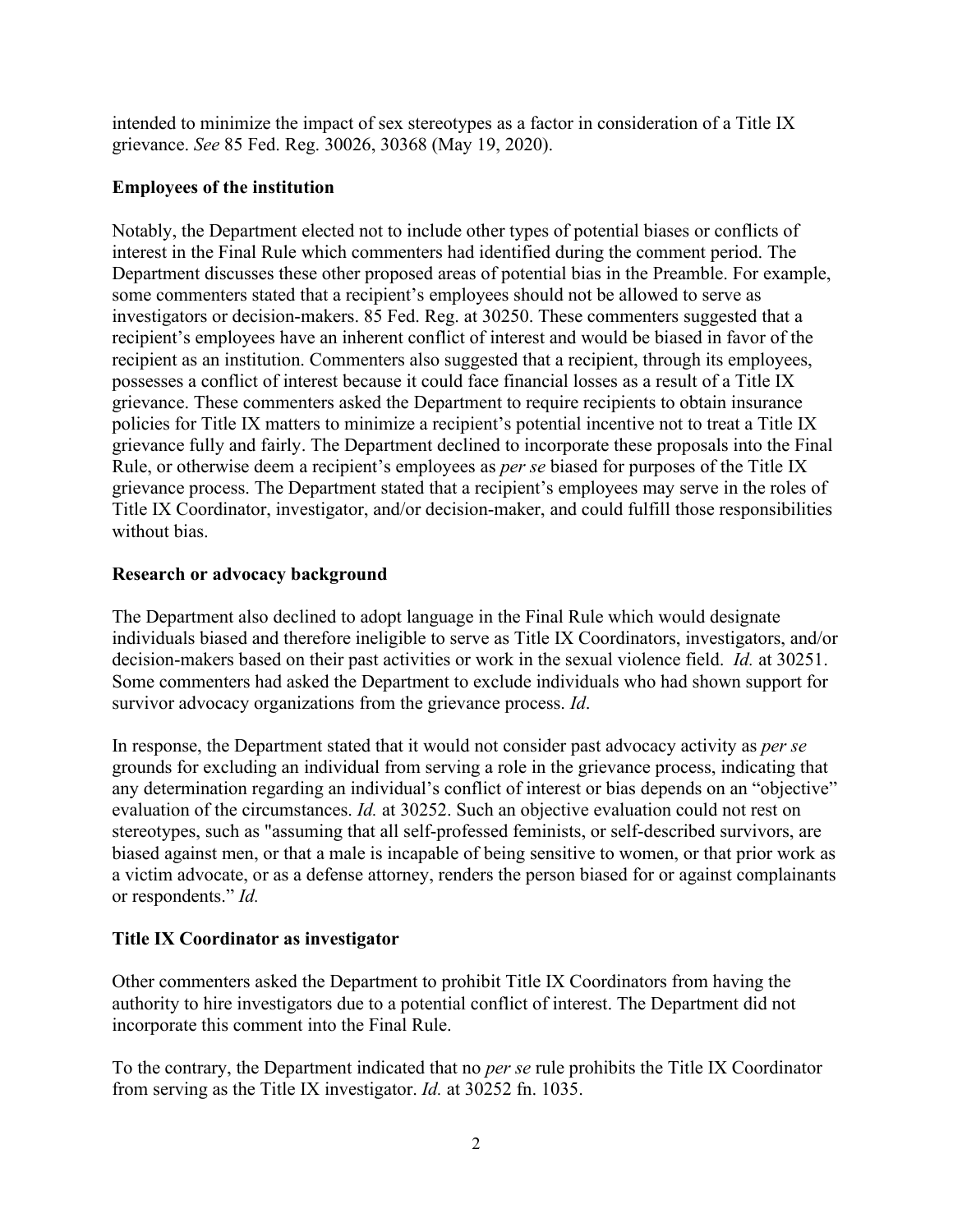What matters is whether these arrangements create a conflict of interest or bias. The Department concedes that it has oversight over the "recipients themselves, and not to the individual personnel serving as Title IX Coordinators, investigators, decision-makers, or persons who facilitate an informal resolution process." *Id*. Thus, regardless of how the institution structures its investigative process, "the Department will hold a recipient accountable for the end result of using Title IX personnel free from conflicts of interest and bias, regardless of the employment or supervisory relationships among various Title IX personnel." *Id.*

## **How do the parties raise conflicts of interest or bias challenges?**

The Final Rule gives a recipient discretion to decide how to implement the prohibition on bias and conflict of interest in the grievance process. For example, the Final Rule does not specifically indicate how the parties should be able to raise conflict of interest or bias before or during the live hearing, but providing such an opportunity to parties already is common among institutions and is advised.

#### **What standards govern a conflict of interest or bias challenge?**

The Department "encourages" the adoption of objective standards for determining potential biases and/or conflicts of interest. An "objective" standard, according to the Department "is whether a reasonable person would believe bias exists." 85 Fed. Reg. at 30252. The Department describes this standard as a "common sense approach to evaluating whether a particular person serving in a Title IX role is biased," which will be case-specific and avoid generalizations by which a bias is unreasonably assumed, such as based on the person's research or advocacy background. *Id.*

Importantly, the Department's "objective" standard does not distinguish between "actual" and perceived" bias, categories which are commonly raised in civil litigation arising from Title IX or breach of contract claims. *Id.* Yet implicitly, any objective evaluation of bias will likely have to consider whether the bias has an impact on the process itself. As described in the Joint Guidance section on Appeals, even where a conflict of interest or bias is alleged, the appeal will not be granted unless the party can demonstrate that the conflict of interest or bias materially affected the outcome.

Training will be a primary area for implementing these standards. As conflict of interest or bias is a mandatory ground for appeal, it will be vital for institutions to set objective standards for determining if a conflict or bias exists, and to thoroughly train Title IX Coordinators, investigators, decision-makers, and appellate boards on these rules.

#### **Supportive measures**

 $\frac{1}{2}$ 

Finally, the Final Rule includes other provisions which are designed to minimize bias against complainants or respondents. For example, the Final Rule specifically requires that supportive measures must be provided to complainants and to respondents. *See* Final Rule §106.30(a)